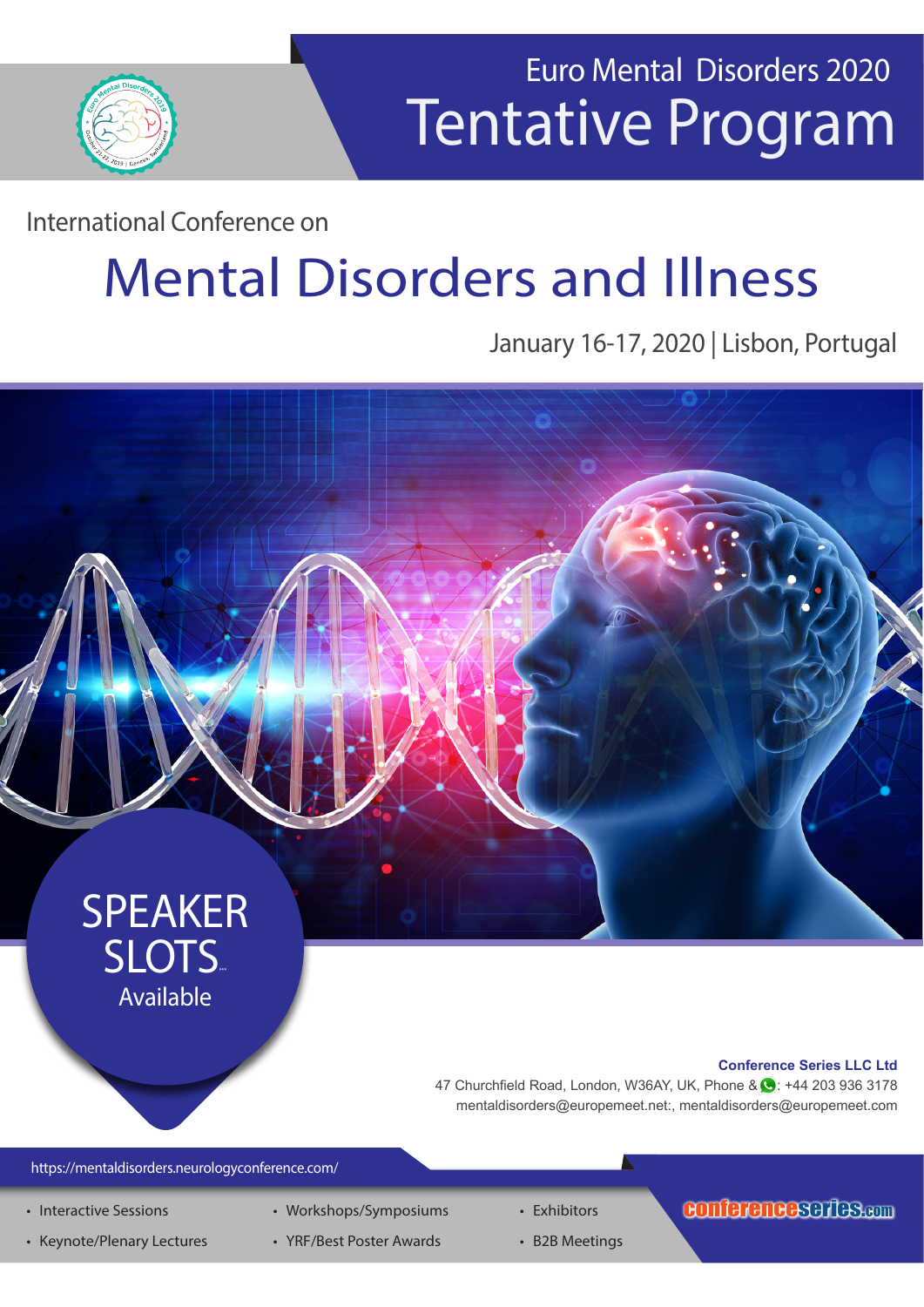

# Euro Mental Disorders 2020

| <b>Program Outline</b> |                                                 |                                                     |             |  |  |  |
|------------------------|-------------------------------------------------|-----------------------------------------------------|-------------|--|--|--|
| $Day-1$                | Registration                                    |                                                     | 08:00-09:00 |  |  |  |
|                        | <b>Inaugural Session</b>                        |                                                     | 09:00-09:15 |  |  |  |
|                        | Keynote/ Plenary<br>talks                       | Keynote/ Plenary talk: 1 (Academia)                 | 09:15-09:45 |  |  |  |
|                        |                                                 | Keynote/ Plenary talk: 2 (Industry)                 | 09:45-10:15 |  |  |  |
|                        |                                                 | Keynote/ Plenary talk: 3 (Exhibitor/Sponsor slot)   | 10:15-10:45 |  |  |  |
|                        | Coffee break/ Networking                        |                                                     | 10:45-11:00 |  |  |  |
|                        | <b>Oral Presentations and Panel Discussions</b> |                                                     | 11:00-13:00 |  |  |  |
|                        | Lunch break/ Networking                         |                                                     | 13:00-14:00 |  |  |  |
|                        | <b>Sponsor/ Exhibitors presentations</b>        |                                                     | 14:00-14:30 |  |  |  |
|                        | <b>Oral Presentations and Panel Discussions</b> |                                                     | 14:30-16:00 |  |  |  |
|                        | Coffee break/ Networking                        |                                                     | 16:00-16:15 |  |  |  |
|                        | Workshops/YRF/Posters/Video Presentations       |                                                     | 16:15-17:00 |  |  |  |
|                        | <b>Sponsor/ Exhibitors presentations</b>        |                                                     | 17:00-17:30 |  |  |  |
|                        |                                                 | Certificate Distribution & Day 1 conclusion Remarks | 17:30-18:00 |  |  |  |

|         |                                                 | <b>Program Outline</b>                              |             |
|---------|-------------------------------------------------|-----------------------------------------------------|-------------|
|         | Registration                                    |                                                     | 08:00-09:00 |
|         | <b>Inaugural Session</b>                        |                                                     | 09:00-09:15 |
|         | Plenary talks<br>Keynote/                       | Keynote/ Plenary talk: 1 (Academia/Industry)        | 09:15-09:45 |
|         |                                                 | Keynote/ Plenary talk: 3 (Exhibitor/Sponsor slot)   | 09:45-10:15 |
|         | Workshops/Symposium                             |                                                     | 10:15-10:45 |
| $Day-2$ | Coffee break/ Networking                        |                                                     | 10:45-11:00 |
|         | <b>Oral Presentations and Panel Discussions</b> |                                                     | 11:00-13:00 |
|         | Lunch break/ Networking                         |                                                     | 13:00-14:00 |
|         | <b>Sponsor/Exhibitors presentations</b>         |                                                     | 14:00-14:30 |
|         | <b>Oral Presentations and Panel Discussions</b> |                                                     | 14:30-16:00 |
|         | Coffee break/ Networking                        |                                                     | 16:00-16:15 |
|         | YRF/ Posters/ Video Presentations               |                                                     | 16:15-17:00 |
|         |                                                 | Certificate Distribution & Day 2 conclusion Remarks | 17:00-17:15 |

https://mentaldisorders.neurologyconference.com/

- Interactive Sessions
- Keynote/Plenary Lectures • Workshops/Symposiums
	- YRF/Best Poster Awards
- Exhibitors
	- B2B Meetings

### conferenceserfes.com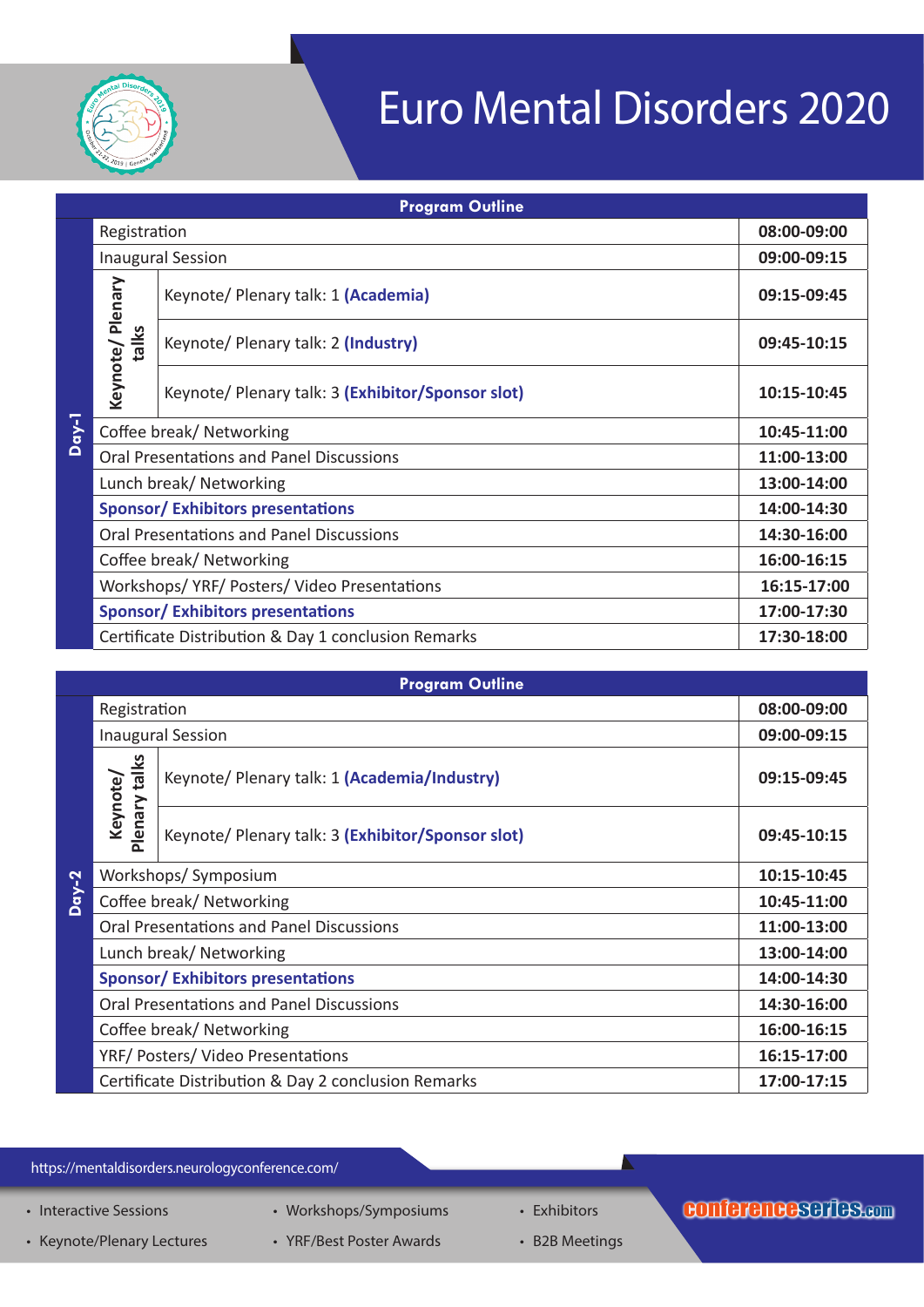

# Euro Mental Disorders 2020

| <b>Program Outline</b> |                                                     |                                                   |             |  |  |  |
|------------------------|-----------------------------------------------------|---------------------------------------------------|-------------|--|--|--|
|                        | Registration                                        |                                                   | 08:00-09:00 |  |  |  |
|                        | <b>Inaugural Session</b>                            |                                                   | 09:00-09:15 |  |  |  |
|                        |                                                     | Keynote/ Plenary talk: 1 (Academia/Industry)      | 09:15-09:45 |  |  |  |
|                        | Plenary talks<br>Keynote/                           | Keynote/ Plenary talk: 3 (Exhibitor/Sponsor slot) | 09:45-10:15 |  |  |  |
| $Day-3$                | Coffee break/ Networking                            |                                                   | 10:45-11:00 |  |  |  |
|                        | <b>Oral Presentations and Panel Discussions</b>     |                                                   | 11:00-13:00 |  |  |  |
|                        | Lunch break/ Networking                             |                                                   | 13:00-14:00 |  |  |  |
|                        | <b>Sponsor/Exhibitors presentations</b>             |                                                   | 14:00-14:15 |  |  |  |
|                        | <b>Oral Presentations and Panel Discussions</b>     |                                                   | 14:15-15:45 |  |  |  |
|                        | Coffee break/Networking                             |                                                   | 15:45-16:00 |  |  |  |
|                        | Certificate Distribution & Day 3 conclusion Remarks |                                                   | 16:00-16:30 |  |  |  |

# Major Sessions

- Mental Disorders
- Mental Illness
- Anxiety Disorder and Depression
- Spine Disorders
- Stroke
- Addiction
- Epilepsy
- Behavioral and Developmental Disorders
- Autism
- Alzheimer's Disease and Dementia
- Parkinson's Disease
- Eating Disorders and Sleep Disorders
- Pediatric Neurology
- Neurogenetic and Neurometabolic Disorders
- Stress and Insomnia
- Personality disorders
- Trauma & Critical Care
- Schizophrenia and Bipolar Disorders
- Psychiatric Rehabilitation
- Clinical Trails

https://mentaldisorders.neurologyconference.com/ https://mentaldisorders.neurologyconference.com/abstract-submission.php https://mentaldisorders.neurologyconference.com/registration.php

#### https://mentaldisorders.neurologyconference.com/

- Interactive Sessions
- Keynote/Plenary Lectures
- Workshops/Symposiums • YRF/Best Poster Awards
- Exhibitors
- B2B Meetings

### conferenceseries.com